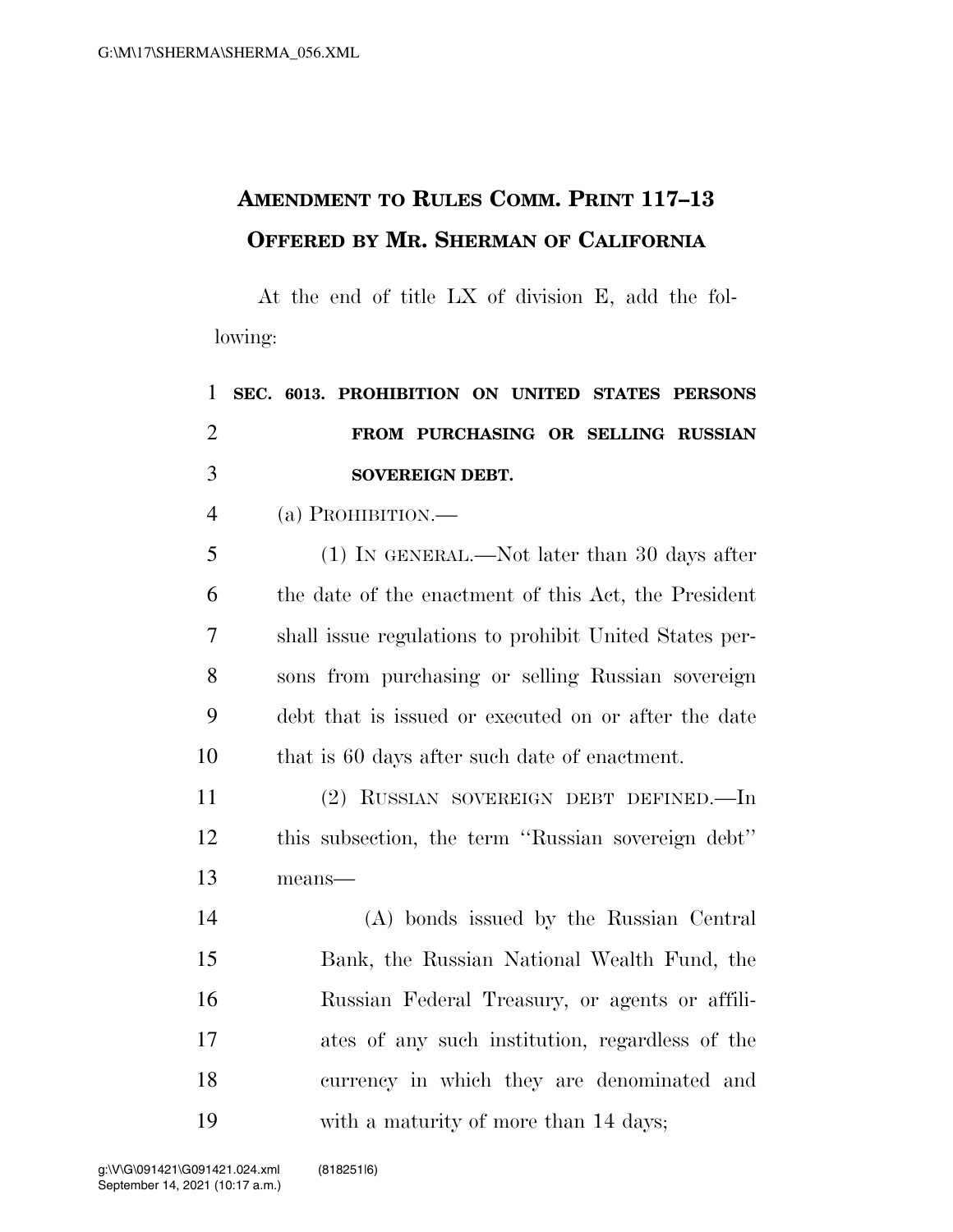| $\mathbf{1}$   | (B) foreign exchange swap agreements                    |
|----------------|---------------------------------------------------------|
| $\overline{2}$ | with the Russian Central Bank, the Russian              |
| 3              | National Wealth Fund, or the Russian Federal            |
| $\overline{4}$ | Treasury, regardless of the currency in which           |
| 5              | they are denominated and with a duration of             |
| 6              | more than 14 days; and                                  |
| 7              | (C) any other financial instrument, the                 |
| 8              | maturity or duration of which is more than 14           |
| 9              | days, that the President determines represents          |
| 10             | the sovereign debt of Russia.                           |
| 11             | (3) REQUIREMENT TO PUBLISH GUIDANCE.-                   |
| 12             | The President shall publish guidance on the imple-      |
| 13             | mentation of the regulations issued pursuant to         |
| 14             | paragraph (1) concurrently with the publication of      |
| 15             | such regulations.                                       |
| 16             | (b) REPORT.—                                            |
| 17             | (1) IN GENERAL.—Not later than 90 days after            |
| 18             | the regularly scheduled general election for Federal    |
| 19             | office in 2022, and each regularly scheduled general    |
| 20             | election for Federal office thereafter, the Director of |
| 21             | National Intelligence, in consultation with the Direc-  |
| 22             | tor of the Federal Bureau of Investigation, the Di-     |
| 23             | rector of the National Security Agency, and the Di-     |
| 24             | rector of the Central Intelligence Agency, shall sub-   |
| 25             | mit to the President, the Secretary of State, the Sec-  |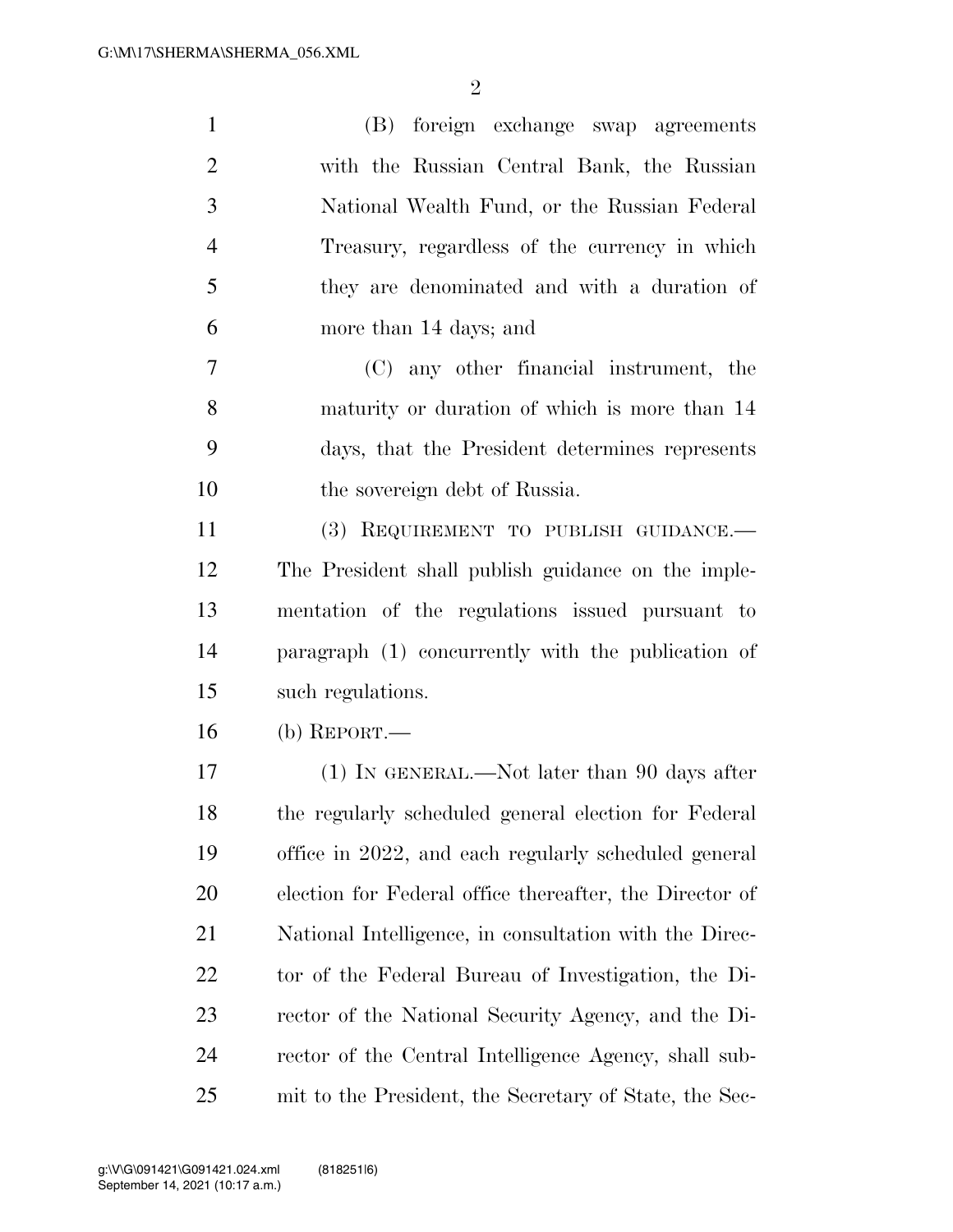retary of the Treasury, and the appropriate congres- sional committees and leadership a report on wheth- er there is or is not significant evidence available for the Director to determine that the Government of Russia, or any person acting as an agent of or on behalf of that government, knowingly engaged in in- terference in such general election or any other elec- tion for Federal office held since the most recent prior regularly scheduled general election for Federal office, including an identification of any officials of that government, or persons acting aagents of or on behalf of that government, that knowingly engaged in interference in any such election. (2) ADDITIONAL REPORT.—If the Director of Intelligence— (A) determines in a report submitted under paragraph (1) that there is not signifi- cant evidence available for the Director to de- termine that the Government of Russia, or any person acting as an agent of or on behalf of that government, knowingly engaged in inter- ference in any election described in paragraph (1); and

 (B) subsequently determines that there is significant evidence available for the Director to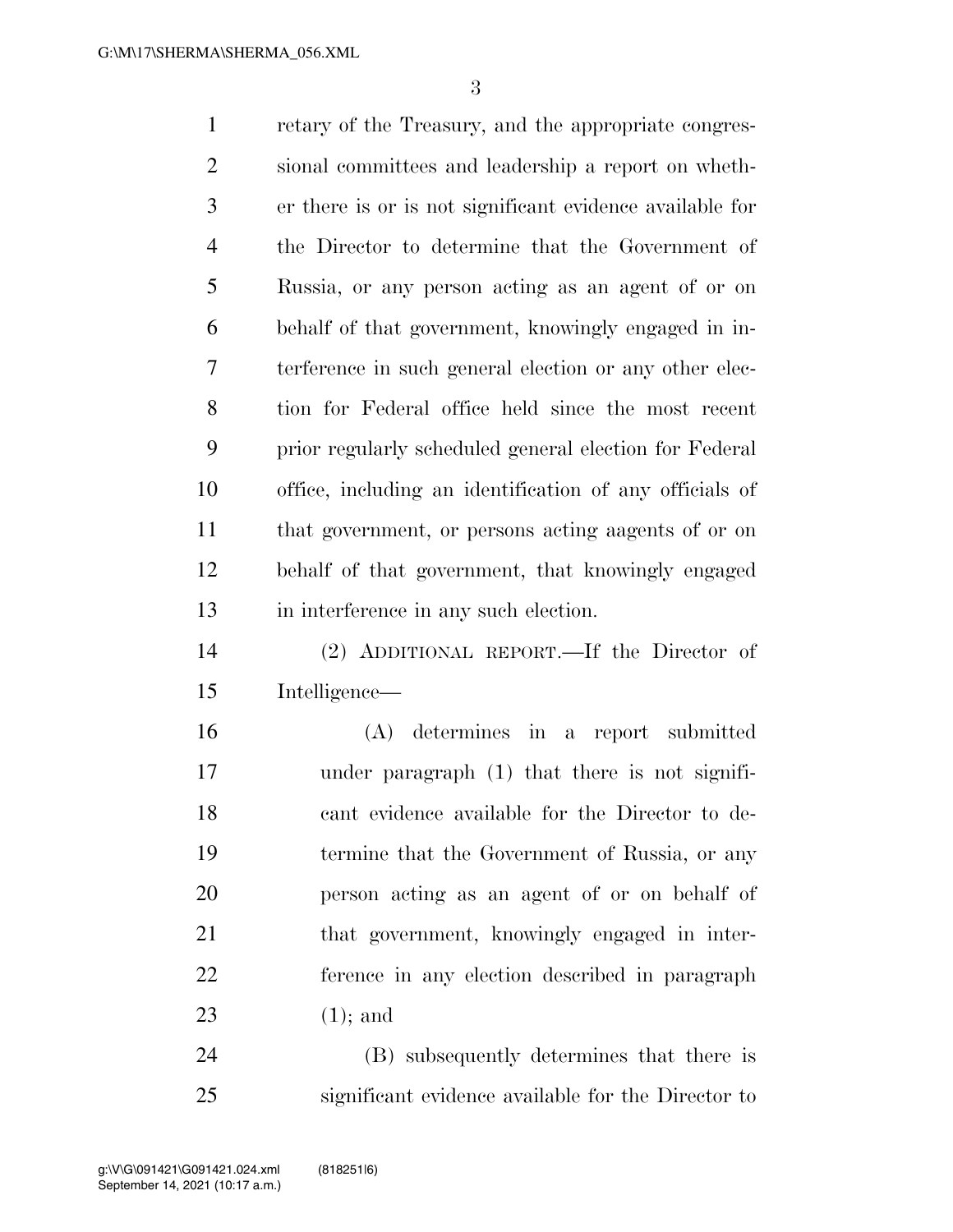make such a determination, the Director shall submit to the President, the Secretary of State, the Secretary of the Treasury, and the appro- priate congressional committees and leadership a report on such subsequent determination not later than 30 days after making that deter-mination.

 (3) FORM.—Each report required by this sub- section shall be submitted in unclassified form, but may include a classified annex.

11 (c) SUSPENSION AUTHORITY.—

 (1) IN GENERAL.—The President may, for the period of time described in paragraph (3), suspend the application of any prohibition on United States persons from engaging in transactions described in subsection (a) if, not later than 30 days after the date on which a report described in subsection (b) is submitted to the officials described in subsection (b) and the appropriate congressional committees and leadership with respect to a regularly scheduled general election for Federal office, the President—

 (A) determines that there is not significant evidence available for the President to deter- mine that the Government of Russia, or any person acting as an agent of or on behalf of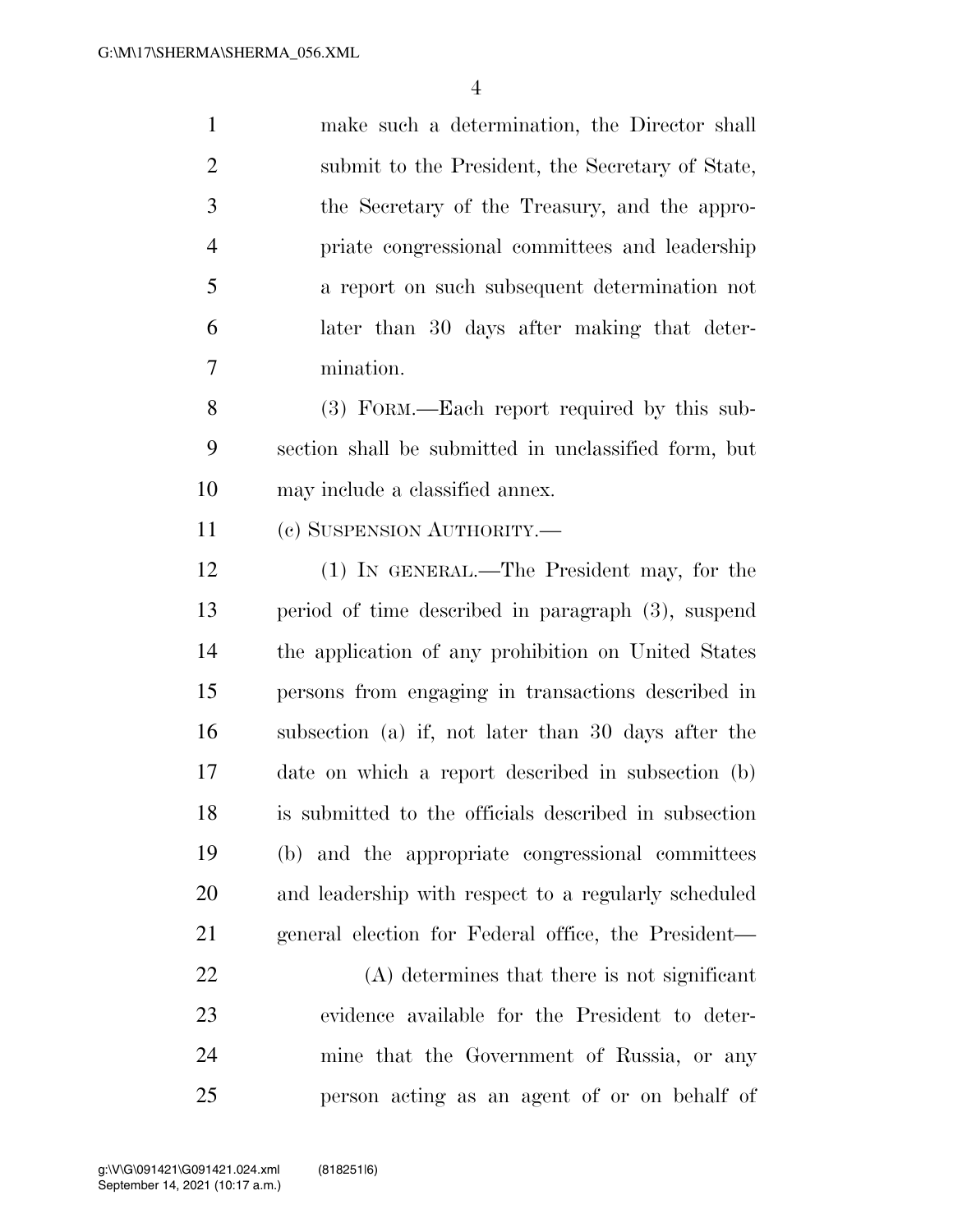| $\mathbf{1}$   | that government, knowingly engaged in inter-      |
|----------------|---------------------------------------------------|
| $\overline{2}$ | ference in such general election or any other     |
| 3              | election for Federal office held since the most   |
| $\overline{4}$ | recent prior regularly scheduled general election |
| 5              | for Federal office; and                           |
| 6              | (B) submits to the appropriate congres-           |
| 7              | sional committees and leadership a report that    |
| 8              | contains the determination of the President       |
| 9              | under subparagraph $(A)$ and a justification for  |
| 10             | the determination.                                |
| 11             | (2) CLARIFICATION REGARDING SUSPENSION.-          |
| 12             | $If-$                                             |
| 13             | (A) the President suspends the application        |
| 14             | of any prohibition on United States persons       |
| 15             | from engaging in transactions described in sub-   |
| 16             | section $(a)$ ;                                   |
| 17             | (B) such United States persons engage in          |
| 18             | transactions described in subsection (a) involv-  |
| 19             | ing Russian sovereign debt that is issued during  |
| 20             | the period of time in which the suspension is in  |
| 21             | effect; and                                       |
| 22             | (C) such United States persons are subject        |
| 23             | to the application of any prohibition on United   |
| 24             | States persons from engaging in transactions      |
| 25             | described in subsection (a) after such period of  |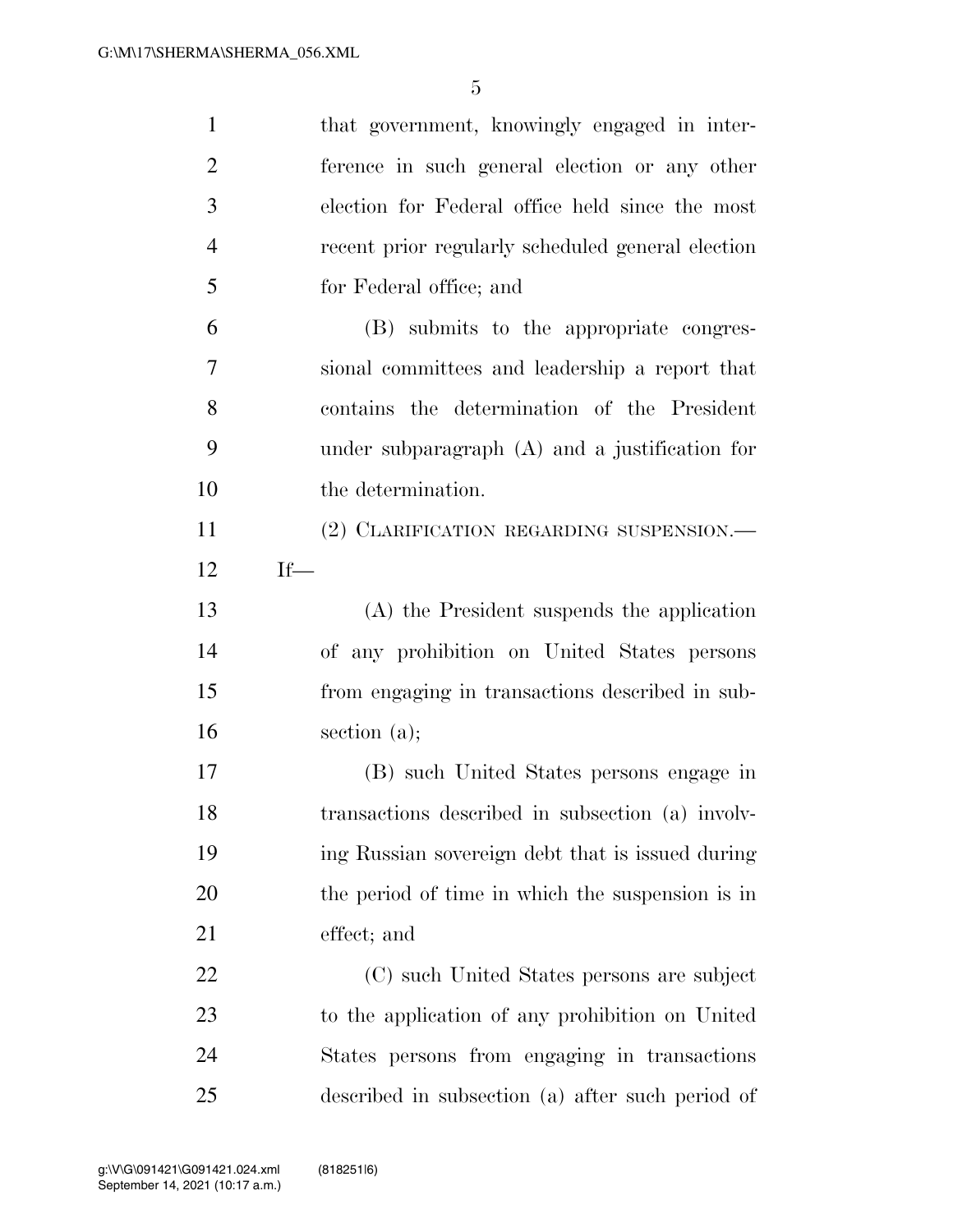| $\mathbf{1}$   | time in which the suspension is in effect, such            |
|----------------|------------------------------------------------------------|
| $\overline{2}$ | United States persons may not be subject to                |
| 3              | any prohibition on United States persons from              |
| $\overline{4}$ | engaging in transactions described in subsection           |
| 5              | (a) with respect to engaging in transactions in-           |
| 6              | volving Russian sovereign debt described in sub-           |
| 7              | paragraph $(B)$ .                                          |
| 8              | (3) TIME PERIOD DESCRIBED.—The period of                   |
| 9              | time described in this paragraph is the period—            |
| 10             | $(A)$ beginning after the 60-day period de-                |
| 11             | scribed in paragraph $(1)(B)$ ; and                        |
| 12             | $(B)$ ending on or before the date that is 60              |
| 13             | days after the date of the next regularly sched-           |
| 14             | uled general election for Federal office.                  |
| 15             | (d) WAIVER AUTHORITY.—The President may waive              |
| 16             | the application of any prohibition on United States per-   |
| 17             | sons from engaging in transactions described in subsection |
|                | 18 (a) if the President—                                   |
| 19             | (1) determines that the waiver is in the vital             |
| 20             | national security interests of the United States; and      |
| 21             | (2) submits to the appropriate congressional               |
| <u>22</u>      | committees and leadership a report that contains the       |
| 23             | determination of the President under subparagraph          |
| 24             | (A).                                                       |
| 25             | (e) DEFINITIONS.—In this section:                          |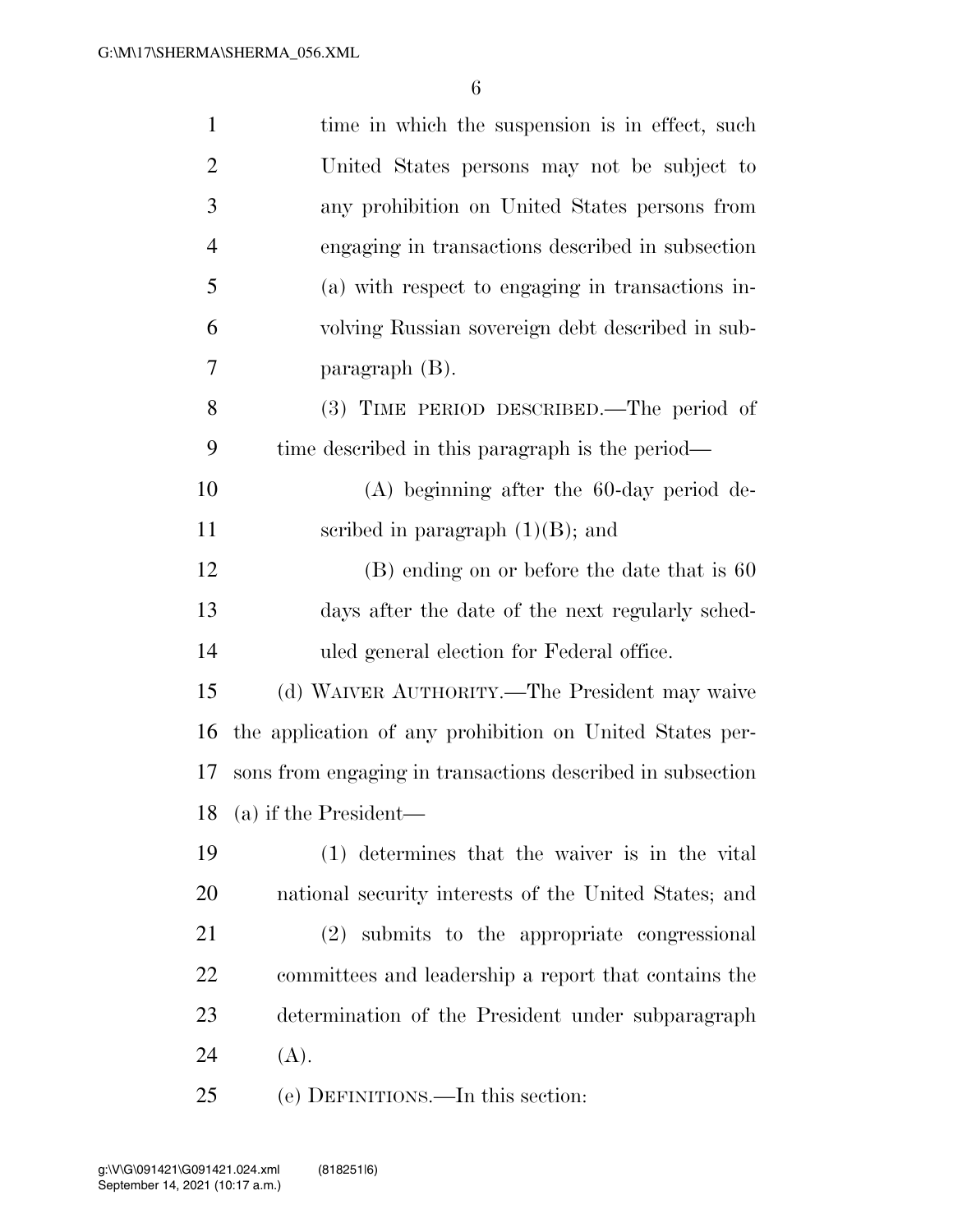(1) APPROPRIATE CONGRESSIONAL COMMIT-

| $\overline{2}$ | TEES.—The term "appropriate congressional com-  |
|----------------|-------------------------------------------------|
| 3              | mittees" means—                                 |
| $\overline{4}$ | (A) the Committee on Banking, Housing,          |
| 5              | and Urban Affairs, the Committee on Foreign     |
| 6              | Relations, the Committee on Finance, the Se-    |
| 7              | lect Committee on Intelligence, and the Com-    |
| 8              | mittee on Rules and Administration of the Sen-  |
| 9              | ate; and                                        |
| 10             | (B) the Committee on Financial Services,        |
| 11             | the Committee on Foreign Affairs, the Com-      |
| 12             | mittee on Ways and Means, the Permanent Se-     |
| 13             | lect Committee on Intelligence, and the Com-    |
| 14             | mittee on House Administration of the House     |
| 15             | of Representatives.                             |
| 16             | APPROPRIATE CONGRESSIONAL COMMIT-<br>(2)        |
| 17             | TEES AND LEADERSHIP. The term "appropriate      |
| 18             | congressional committees and leadership" means— |
| 19             | (A) the appropriate congressional commit-       |
| 20             | tees;                                           |
| 21             | (B) the majority leader and minority lead-      |
| 22             | er of the Senate; and                           |
| 23             | (C) the Speaker, the majority leader, and       |
| 24             | the minority leader of the House of Representa- |
| 25             | tives.                                          |
|                |                                                 |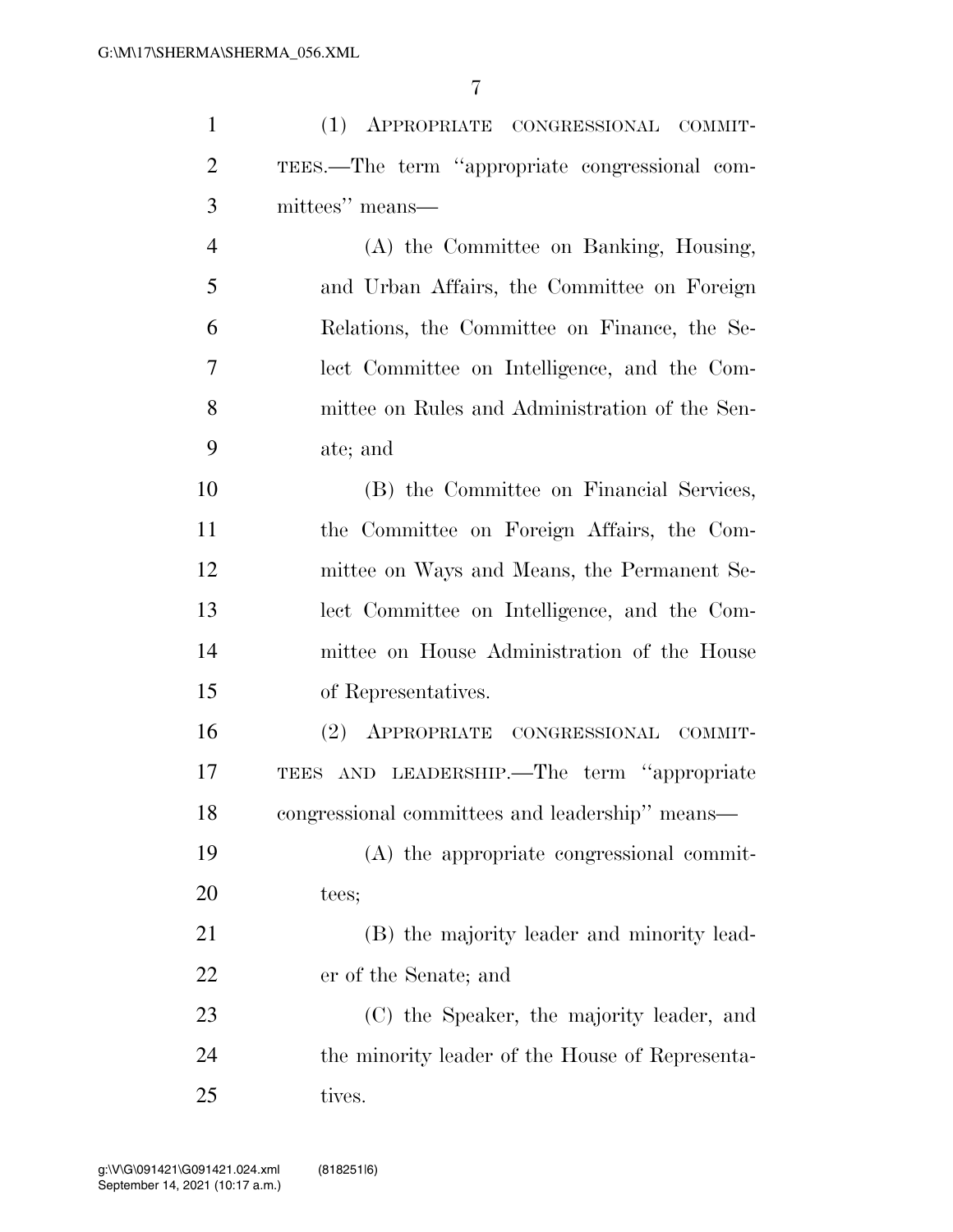| $\mathbf{1}$   | (3) ELECTIONS FOR FEDERAL OFFICE.-The               |
|----------------|-----------------------------------------------------|
| $\overline{2}$ | term "elections for Federal office" has the meaning |
| 3              | given such term in the Federal Election Campaign    |
| $\overline{4}$ | Act of 1971 (52 U.S.C. 30101 et seq.), except that  |
| 5              | such term does not include a special election.      |
| 6              | (4) INTERFERENCE IN ELECTIONS FOR FED-              |
| 7              | ERAL OFFICE.—The term "interference", with re-      |
| 8              | spect to an election for Federal office:            |
| 9              | (A) Means any of the following actions of           |
| 10             | the government of a foreign country, or any         |
| 11             | person acting as an agent of or on behalf of        |
| 12             | such a government, undertaken with the intent       |
| 13             | to influence the election:                          |
| 14             | (i) Obtaining unauthorized access to                |
| 15             | election and campaign infrastructure or re-         |
| 16             | lated systems or data and releasing such            |
| 17             | data or modifying such infrastructure, sys-         |
| 18             | tems, or data.                                      |
| 19             | (ii) Blocking or degrading otherwise                |
| 20             | legitimate and authorized access to election        |
| 21             | and campaign infrastructure or related              |
| 22             | systems or data.                                    |
| 23             | (iii) Contributions or expenditures for             |
| 24             | advertising, including on the internet.             |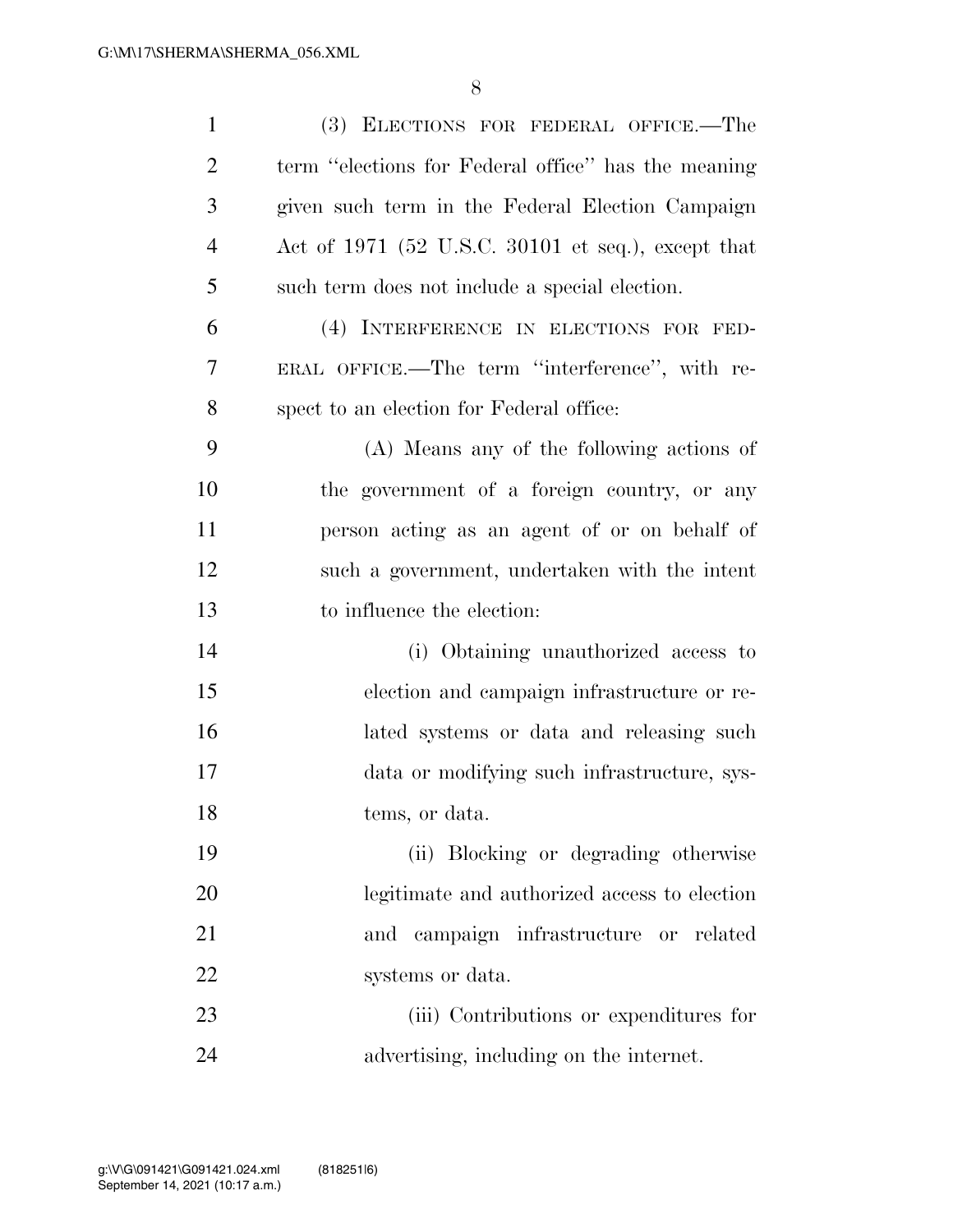| $\mathbf{1}$   | (iv) Using social or traditional media               |
|----------------|------------------------------------------------------|
| $\overline{2}$ | to spread significant amounts of false in-           |
| 3              | formation to individuals in the United               |
| $\overline{4}$ | States.                                              |
| 5              | (B) Does not include communications                  |
| 6              | clearly attributable to news and media outlets       |
| 7              | which are publicly and explicitly either con-        |
| 8              | trolled or in large part funded by the govern-       |
| 9              | ment of a foreign country.                           |
| 10             | (5) KNOWINGLY.—The term "knowingly", with            |
| 11             | respect to conduct, a circumstance, or a result,     |
| 12             | means that a person has actual knowledge, or should  |
| 13             | have known, of the conduct, the circumstance, or the |
| 14             | result.                                              |
| 15             | $(6)$ PERSON.—The term "person" means an in-         |
| 16             | dividual or entity.                                  |
| 17             | (7) UNITED STATES PERSON.—The<br>term                |
| 18             | "United States person" means-                        |
| 19             | (A) a United States citizen or an alien law-         |
| 20             | fully admitted for permanent residence to the        |
| 21             | United States; or                                    |
| 22             | (B) an entity organized under the laws of            |
| 23             | the United States or of any jurisdiction within      |
|                |                                                      |